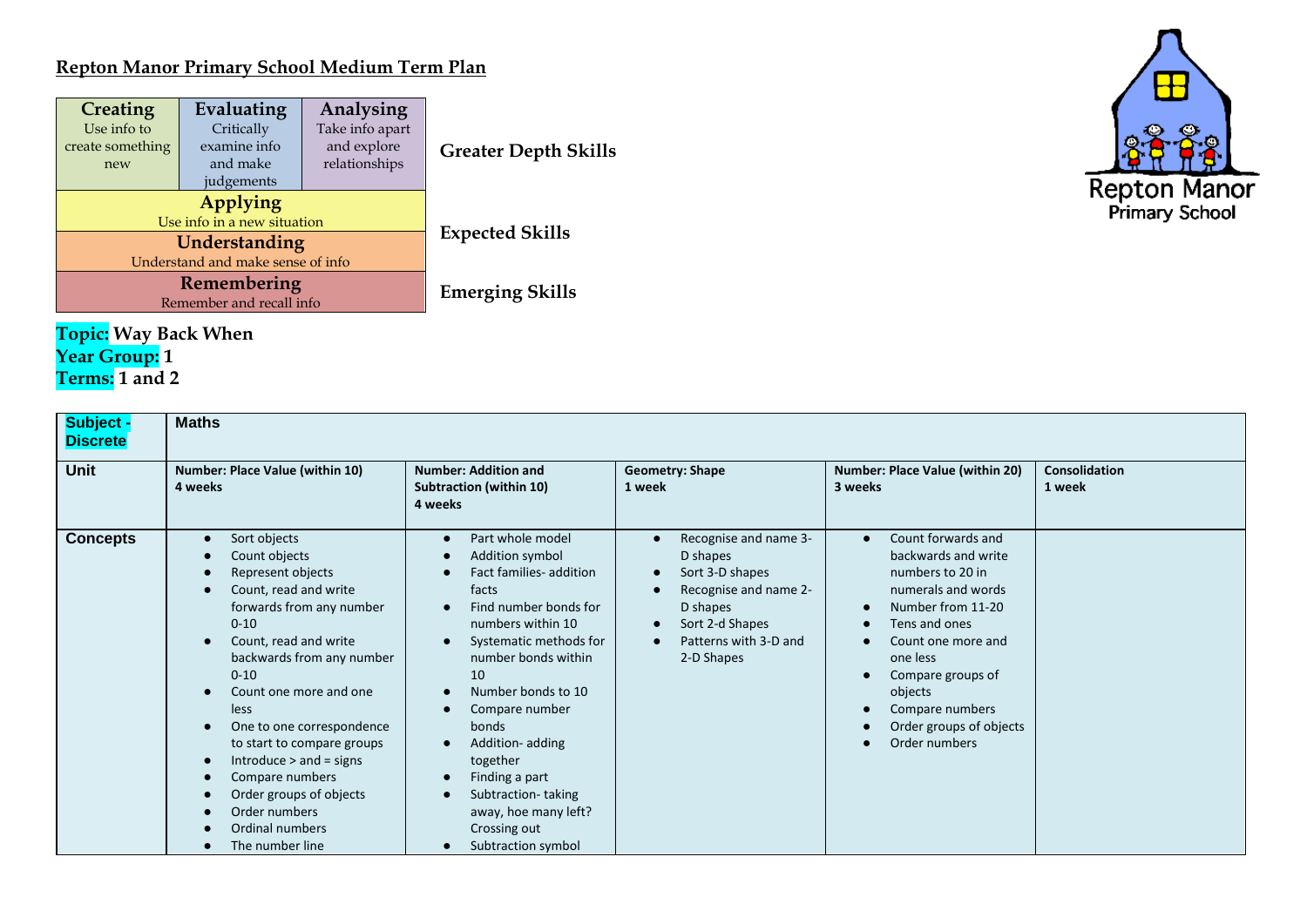|  | Fact families-the 8<br>facts<br>Subtraction-counting<br>back |  |  |
|--|--------------------------------------------------------------|--|--|
|  |                                                              |  |  |

| <b>Subjects -</b><br><b>Discrete</b> | <b>RE</b>                                                                                                                                                                                                                                                                                                                                                                                                                                                                                                                                                                                                                                                                                                                                                                                                                                                                | <b>MFL</b> | <b>ICT</b>                                                                                                                                                                                                                                                                                                                                                                                                                                                                                                                                                                                                                                                                                                                                                                                                                                                                                                                                                                                                                                                                                                                                                                                                 | <b>PE-Outdoors</b>                                                                                                                                                                                                                                                                                            | <b>PE-Indoors</b>                                                                                                                                                                                                                                                 |
|--------------------------------------|--------------------------------------------------------------------------------------------------------------------------------------------------------------------------------------------------------------------------------------------------------------------------------------------------------------------------------------------------------------------------------------------------------------------------------------------------------------------------------------------------------------------------------------------------------------------------------------------------------------------------------------------------------------------------------------------------------------------------------------------------------------------------------------------------------------------------------------------------------------------------|------------|------------------------------------------------------------------------------------------------------------------------------------------------------------------------------------------------------------------------------------------------------------------------------------------------------------------------------------------------------------------------------------------------------------------------------------------------------------------------------------------------------------------------------------------------------------------------------------------------------------------------------------------------------------------------------------------------------------------------------------------------------------------------------------------------------------------------------------------------------------------------------------------------------------------------------------------------------------------------------------------------------------------------------------------------------------------------------------------------------------------------------------------------------------------------------------------------------------|---------------------------------------------------------------------------------------------------------------------------------------------------------------------------------------------------------------------------------------------------------------------------------------------------------------|-------------------------------------------------------------------------------------------------------------------------------------------------------------------------------------------------------------------------------------------------------------------|
| <b>Unit</b>                          | Jesus as a Friend, Christmas Story<br>Christianity                                                                                                                                                                                                                                                                                                                                                                                                                                                                                                                                                                                                                                                                                                                                                                                                                       |            | Term 1<br>Computer Systems and Networks - Technology<br>around us                                                                                                                                                                                                                                                                                                                                                                                                                                                                                                                                                                                                                                                                                                                                                                                                                                                                                                                                                                                                                                                                                                                                          | Athletics (Term 1 and 2)                                                                                                                                                                                                                                                                                      | Send and receiving (Term 1)                                                                                                                                                                                                                                       |
|                                      |                                                                                                                                                                                                                                                                                                                                                                                                                                                                                                                                                                                                                                                                                                                                                                                                                                                                          |            | Term 2<br>Multimedia – Digital Writing                                                                                                                                                                                                                                                                                                                                                                                                                                                                                                                                                                                                                                                                                                                                                                                                                                                                                                                                                                                                                                                                                                                                                                     |                                                                                                                                                                                                                                                                                                               |                                                                                                                                                                                                                                                                   |
| <b>Concepts</b>                      | <b>What is Friendship</b><br>Read 'Starry Eyed Stan' and discuss -<br>how would you describe stan at the<br>beginning of the story? Is he a good<br>friend? Why/why not?<br>Repeat for the end of the story.<br>Do you need friends? Why?<br>Statement sort $-$ is this something<br>that a good friend would do?<br>Drama activity - How to be a good<br>friend<br>Jesus as a friend<br>Discuss Jesus - who is he?<br>Explain that Jesus was a friend to all<br>and on earth to spread the words of<br>God.<br>Show clips, for each discuss<br>whether/how Jesus was a good friend.<br>Was it easy for him to be a good<br>friend?<br>Videos - Jesus calms the storm, Story<br>of Zacchaeus, Mary Martha and<br>Lazarus<br>On word, write down top tips for<br>being a good friend, as taught by<br>Jesus<br>Analysing friendship<br>Teacher to draw together the three |            | <b>Starters: Project Evolve</b><br>Copyright and Ownership<br>I can identify technology around me and explain<br>how technology helps us.<br>Explore what is technology and locate examples<br>in the classroom. Think of other examples of<br>technology in the world around them.<br>What are the benefits of technology?<br>I can identify a computer and its main parts,<br>switching it on and logging on.<br>I can use a mouse in different ways.<br>Explore the parts of a computer.<br>Practice switching the computer on and logging<br>on.<br>Children to have time to explore the desktop.<br>Practice using the mouse to open and close<br>different programs.<br>I can use the keyboard to type and edit text. I<br>can save my work.<br>Open up Word and practice using the keyboard<br>to type.<br>Teach children how to save their work.<br>I can open my work from a file.<br>I can use the keyboard to edit text.<br>Teach children how to open their saved work.<br>Give them time to continue typing & increase<br>familiarity with the keyboard. Go through editing<br>and how to delete words and use the arrows to<br>navigate through the text.<br><b>Starters: Project Evolve</b> | $\bullet$<br>Adjust running pace<br>smoothly<br>Can demonstrate a range<br>of jumping styles<br>Describes the effect of<br>throwing from siting, kneeling or<br>standing.<br>$\bullet$<br>Can perform hop and<br>jump combinations with balance<br>and control<br>Can throw and retrieve<br>equipment safely. | Can dribble a ball using a<br>$\bullet$<br>range of body parts<br>Can pass a ball accurately<br>using a range of body parts<br>Can receive a ball using a<br>$\bullet$<br>range of body parts<br>Can shoot at a target<br>$\bullet$<br>using rolling and kicking. |
|                                      | Bible stories about Jesus showing<br>friendship. In groups, children to<br>freeze-frame a scene from each story.                                                                                                                                                                                                                                                                                                                                                                                                                                                                                                                                                                                                                                                                                                                                                         |            | Self-Image and Identity<br>I can use a computer to write.                                                                                                                                                                                                                                                                                                                                                                                                                                                                                                                                                                                                                                                                                                                                                                                                                                                                                                                                                                                                                                                                                                                                                  |                                                                                                                                                                                                                                                                                                               |                                                                                                                                                                                                                                                                   |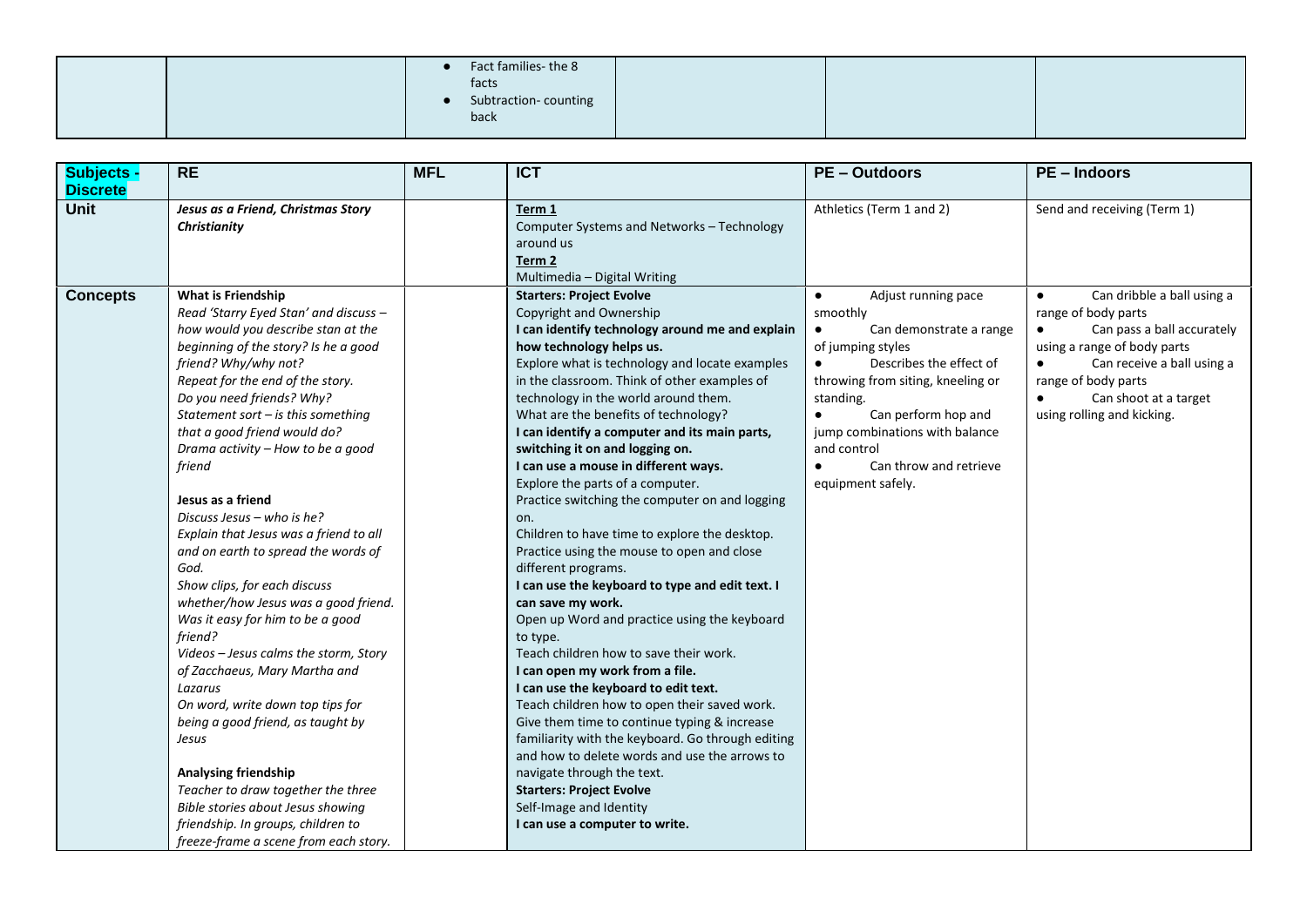| Children to discuss the feelings of each  | Think of all the different things that you can use       |  |
|-------------------------------------------|----------------------------------------------------------|--|
| person in the story. What do you: see,    | to create writing.                                       |  |
| think, feel.                              | Show children Microsoft Word and discuss what            |  |
| What do children value about their        | it can be used for and what they can see on the          |  |
| friends – circle time.                    | screen.                                                  |  |
|                                           | Teach them how to open it on their computers.            |  |
| <b>Special objects</b>                    | Explore the keyboard - what keys can you see.            |  |
| Children to find a special item from      | Give them time to practice typing different              |  |
| the classroom that is important to        | things.                                                  |  |
| $them - book, toy etc.$                   | Introduce some more of the keys to them -                |  |
| Discuss – why is it important? What       | enter, space bar and backspace.                          |  |
| memories to you have with your            | Remind children how to shut Word down.                   |  |
| special item.                             | I can add and remove text on a computer.                 |  |
| Choose somebody to give it to as a        | Type catdog onto the computer without any                |  |
| $qift - how$ does it make the             | spaces - what is wrong with this? Introduce the          |  |
| receiver/giver feel?                      | space bar.                                               |  |
| Discuss other times we receive gifts      | Set children the task of writing some sentences          |  |
| and why? Link Jesus' birthday to          | about a given topic.                                     |  |
| Christmas                                 |                                                          |  |
|                                           | Bring in using full stops and remind children of         |  |
| Jesus' Gifts                              | the back space to delete/remove errors.                  |  |
| Tell story of Jesus' birth and discuss    | Get children to save their work at the end.              |  |
| gifts given to Jesus and what they        | I can change the look of text on a computer.             |  |
| symbolise.                                | I can make careful choices when changing text.           |  |
| Would we give these gifts to a baby       | Get children to open their saved work from last          |  |
| today?                                    | session.                                                 |  |
| Sack of presents $-$ discuss if we'd give | Introduce how to use capital letters - model with        |  |
| them to a baby, baby Jesus or             | the CAPS Lock and with h9olding shift.                   |  |
| wouldn't give them as a gift.             | Give children time to edit their writing for capital     |  |
| Children to act the three wise men        | letters.                                                 |  |
| choosing the gifts and why they chose     | Point to the toolbar and explain what the toolbar        |  |
| them. Perform as a whole class.           | is. Introduce $B \cup I$ functions $-$ give them time to |  |
|                                           | try this out on their writing.                           |  |
| My gift to Jesus                          | Show children how to change the font style and           |  |
| Recap Jesus' gifts. If they were a wise   | size. Extend to changing the colour of their             |  |
| man, what would they have given a         | writing.                                                 |  |
| baby? Children to draw their present      | I can explain why I used the tools I chose.              |  |
| and put in a basket at the front with     | I can compare writing on the computer to                 |  |
| name on. Pull out each present as a       | writing on paper.                                        |  |
| whole class and discuss.                  | Read some descriptions of how text is changed -          |  |
|                                           | can children work out how the writing is being           |  |
|                                           | changed e.g. italics, bold etc.                          |  |
|                                           | Show children a sentence on flip chart paper             |  |
|                                           | with errors in $-$ ask how can I edit it?                |  |
|                                           | Show them the sentence on the computer $-$ how           |  |
|                                           | can I edit it here? Edit it together and then            |  |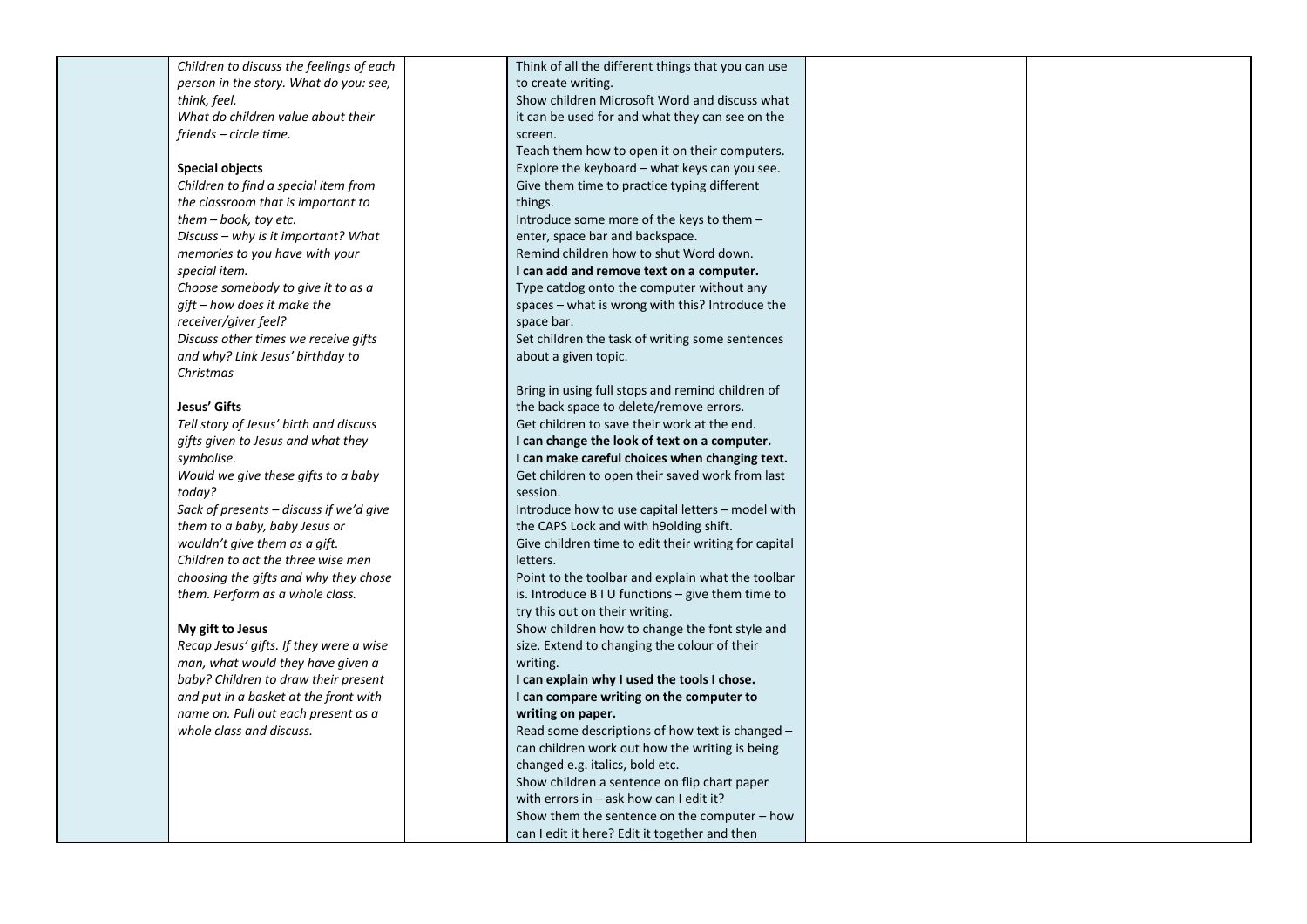|  | discuss how to improve the sentence (add<br>adjectives). How would I do this on paper?<br>Compare the similarities and differences / pros<br>and cons between paper and computer.<br>Introduce the undo and redo buttons.<br>Give children time to work on their writing $-$ with<br>a focus on editing.<br>If possible, teach them how to print their work. |  |
|--|--------------------------------------------------------------------------------------------------------------------------------------------------------------------------------------------------------------------------------------------------------------------------------------------------------------------------------------------------------------|--|
|  | Discuss their views on writing on the<br>computer - did they like it? Is it easier or harder<br>than on paper? Quicker or slower?                                                                                                                                                                                                                            |  |
|  | Recognise common uses of information<br>technology beyond school.<br>Use technology purposefully to create, organise,<br>store, manipulate and retrieve digital content<br>Use technology purposefully to create, organise,<br>store, manipulate and retrieve digital content.                                                                               |  |

| <b>Topic</b>         | <b>Big</b>               | <b>Subject</b>                | <b>Learning Opportunities</b>                                         | <b>Objectives Covered</b>                                      |
|----------------------|--------------------------|-------------------------------|-----------------------------------------------------------------------|----------------------------------------------------------------|
|                      | <b>Questions</b>         | Coverage                      |                                                                       | (Copied from NC)                                               |
|                      |                          | (Subject, Context)            |                                                                       |                                                                |
| <b>Class Reader:</b> | <b>BQ1: Which toys</b>   | Reading:                      | Stunning Start: Create a toy shelf in the classroom full of the       | Reading - Class text: Dogger- Shirley Hughes                   |
| Chn to listen to a   | are best? Old or         | Old-Time Toys - Bobby         | children's special toys.                                              | Word Meaning – understanding new and complex                   |
| range of picture     | new?                     | Katman                        |                                                                       | vocabulary                                                     |
| books based on       |                          | The Velveteen Rabbit          | Children to be bring in a treasured toy into school to share with the | Verbal Retrieval questions as English Starters                 |
| our Topic theme.     | <mark>T1, 4 weeks</mark> | Margery Williams              | class. They will explain why they have chosen their toy, what made it | Practically sequencing the story                               |
|                      |                          | Lost in the Toy Museum:       | special to them and describe the different things they enjoyed doing  | Verbal Inference and Prediction whilst reading aloud.          |
|                      | <b>Big Answer 1-</b>     | An Adventure-David            | with their toy. Chn to have the opportunity to play with each other's | Old-Time Toys - Bobby Katman                                   |
| <b>SS: New toys</b>  | Would you choose         | Lucas                         | toys too.                                                             | The Velveteen Rabbit - Margery Williams                        |
| museum shelf         | old toys or new          | Dogger- Shirley Hughes        |                                                                       | Lost in the Toy Museum: An Adventure- David Lucas              |
| created with the     | toy? Collect data        | The Magical Toybox-           | PUPIL VOICE SHEETS TO BE STUCK AT FRONT OF TOPIC BOOKS.               | <b>Dogger-Shirley Hughes</b>                                   |
| children's most      | from the class and       | Melanie Joyce                 | What do you want to know about toys? What do we know already?         | The Magical Toybox- Melanie Joyce                              |
| treasured toys.      | create a tally chart,    | Toys in the Past- Joanna      |                                                                       | Toys in the Past- Joanna Brundle                               |
|                      | pictogram and bar        | <b>Brundle</b>                | Art                                                                   |                                                                |
| MM: Film             | chart of their           |                               | Andy Warhol toy art printing, painting and drawing. Teach chn his     | Storytelling                                                   |
| production           | responses.               | <b>Writing: Non narrative</b> | screen printing technique. Chn to explore with different lines        | I sit correctly at a table, holding a pencil                   |
| afternoon: Chn       |                          | (lists and labels, narrative- | drawing with wax pastels and be taught water colour technique.        | comfortably and correctly. I can form digits 0-9.              |
| to watch each        |                          | missing toy adventure         | Book Covers - Chn to apply the skills that they have learnt about     | I spell unknown words using my phonemes<br>$\bullet$           |
| other's stop         |                          | story.                        | Andy Warhol and Watercolour to draw/paint their most special toy.     | I say a sentence out loud before I write it down.<br>$\bullet$ |
| motion movies        |                          |                               | Chn to have the opportunity to practice within their own time and     | I use the personal pronoun I                                   |
| from the past.       |                          |                               | taught. Chn to use sketching skills, editing and improving over time. | I leave spaces between words. I use a capital letter           |
|                      |                          |                               | Still drawing choice in ED time- using skills they have been taught   | for the start of a sentence.                                   |
| FF:                  |                          |                               |                                                                       |                                                                |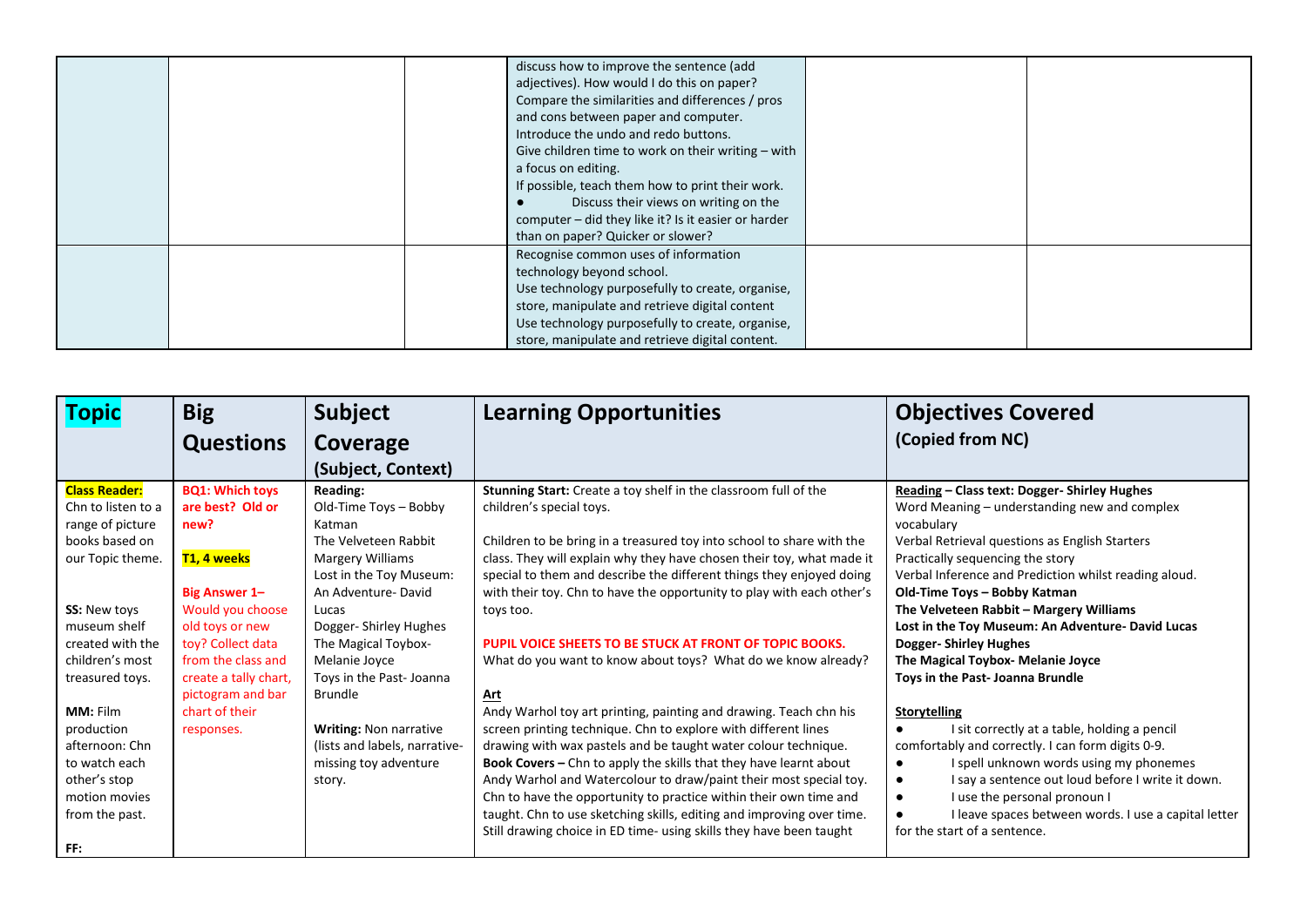| Learning               | <b>GPS:</b> Capital letter, full | independently for a range of old and new toys on display around the       | <b>GPS</b>                                                         |
|------------------------|----------------------------------|---------------------------------------------------------------------------|--------------------------------------------------------------------|
| <b>Environment:</b>    | stop, finger spaces,             | room.                                                                     | Capital letter                                                     |
| robots, dolls,         | personal pronoun I.              |                                                                           | Full stop                                                          |
|                        |                                  |                                                                           | Pronoun I                                                          |
| action figures,        | History: Toys that are old       |                                                                           |                                                                    |
| loose parts to         | and new. Timelines.              | Topic:                                                                    |                                                                    |
| invent new             |                                  | Explore old and new toys. How do we know they are old? What               | History $-$                                                        |
| things.                | <b>Computing: Using paint to</b> | material are new/old toys made from? How did old toys move                | <b>Chronological understanding</b>                                 |
|                        | create a computer game           | compared to toys that are new? What do new toys have now that             | Put up to three objects in chronological order<br>$\bullet$        |
| <b>Role Play Area:</b> | front cover.                     | old toys didn't have? Box of old and new toys for children to explore     | (recent history)                                                   |
| Museum full of         |                                  | with in Ed.                                                               | Use words and phrases like: old, new and a long<br>$\bullet$       |
| things from the        | Art: Andy Warhol toy art         |                                                                           | time ago                                                           |
| past/ museum           | painting.                        | Self-drawn Venn Diagram in books.                                         | $\bullet$<br>Talk about things that happened when they were        |
| themes door            |                                  | Children to use cello tape as a template to draw their venn diagram.      | little                                                             |
| display.               | Life Skills: Treating our        | HA to be encouraged to think what could go in the middle (Dolls, toy      | Know that some objects belonged to the past<br>$\bullet$           |
|                        | and others special things        | trains, etc) Selection of old and new toys in the 'museum.' Children      |                                                                    |
|                        | with care.                       | to self-select and draw them into the correct place on their venn         | <b>Historical enquiry</b>                                          |
|                        |                                  | diagram. Adults to write down observations on what the children           | Ask and answer questions about old and new<br>$\bullet$            |
|                        |                                  | have identified when comparing.                                           | objects                                                            |
|                        |                                  |                                                                           | $\bullet$<br>Spot old and new things in a picture                  |
|                        |                                  | Sort toys into old and new and create a time line. Chn to consider        | Answer questions using an artefact/ photograph<br>$\bullet$        |
|                        |                                  | what older toys were likely to be made of (wood/cloth) and how they       | provided                                                           |
|                        |                                  | moved. Children to then cut out the pictures of old and new toys and      | Give a plausible explanation about what an object<br>$\bullet$     |
|                        |                                  | sort them into a timeline-Victorian toys, parents' toys and my toys.      | was used for in the past                                           |
|                        |                                  |                                                                           | Begin to identify the main differences between old<br>$\bullet$    |
|                        |                                  | Children to design their own futuristic toy using their knowledge of      | and new objects                                                    |
|                        |                                  | how toys have changed over time. They will label the features it has      | Identify objects from the past, such as vinyl record<br>$\bullet$  |
|                        |                                  | linked to what they have learnt about new toys. (Batteries,               |                                                                    |
|                        |                                  |                                                                           |                                                                    |
|                        |                                  | electronic, remote control).                                              | Computing<br>Use technology safely and respectfully, keeping       |
|                        |                                  |                                                                           |                                                                    |
|                        |                                  | What skills do we need to collect data on the classes favourite toys?     | personal information private; identify where to go for help        |
|                        |                                  | Create a questionnaire and children to go around and ask each child       | and support when they have concerns about content or               |
|                        |                                  | what is there favourite toy is from a list of old and new toys.           | contact on the internet or other online technologies               |
|                        |                                  |                                                                           | Recognise common uses of IT beyond school                          |
|                        |                                  | Children to use their questionnaire to interview people at home           | Save a file<br>$\bullet$                                           |
|                        |                                  | using video and email it to your teacher (letter sent to parents with     | Use technology purposefully to create, oragnise,<br>$\bullet$      |
|                        |                                  | tutorial, other arrangement to be made for those without access to        | store, manipulate and retrieve digital content                     |
|                        |                                  | video.                                                                    |                                                                    |
|                        |                                  |                                                                           | <u>Art</u>                                                         |
|                        |                                  | <b>Storytelling</b>                                                       | To use drawing, painting and sculpture to develop and<br>$\bullet$ |
|                        |                                  | Chn to write a brief description as to why their toy is really special to | share their ideas, experiences and imagination.                    |
|                        |                                  | them and what they doing with their toy (Using capital letters, full      |                                                                    |
|                        |                                  | stops, finger spaces, pronoun I and some adjectives).                     |                                                                    |
|                        |                                  | (Dogger: Shirley Hughes) Missing toy story: Chn to learn and unpick       |                                                                    |
|                        |                                  | the model text, sequence the model text, storymap the key                 |                                                                    |
|                        |                                  | facts/parts to step out, chn to plan and invent their own version.        |                                                                    |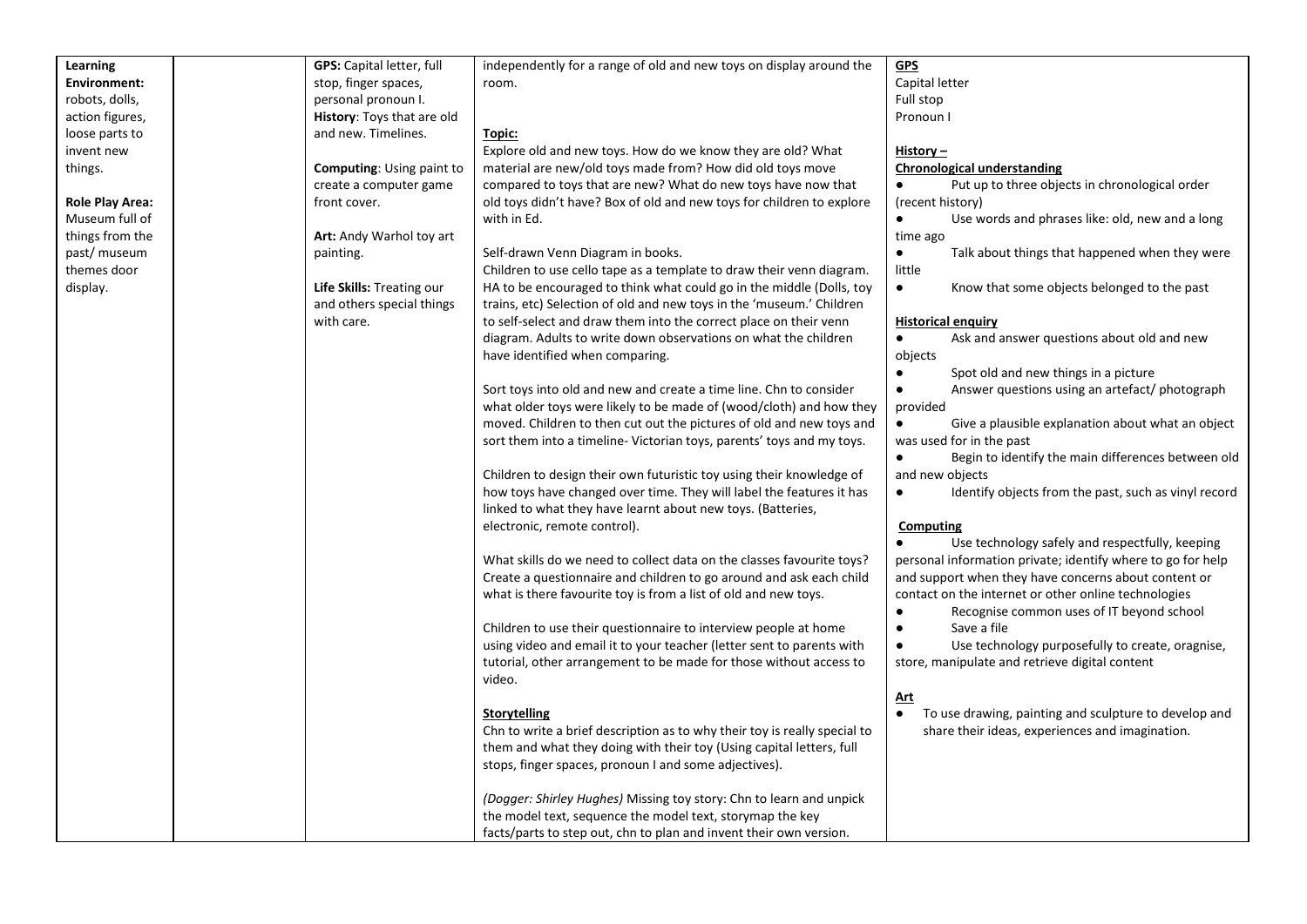|                                                                                                                                                                                                                                                                           |                                                                                                                                                                                                                                                                                                                                                                                                                                                                                                                                                                                              | Children will change the character, Dogger, for their own invented<br>toy. Chn to focus only on retelling the beginning of the story.<br><b>PSHE</b><br>What does it mean to say something is special? How do we treat<br>special things? How do we treat each other's special toys when<br>playing with them?<br>Big Answer 1- Would you choose new toys or old toys Collect data<br>from the class about their favourite toys and create a tally chart and<br>pictogram of their responses. Then, chn to draw 3 of their favourite<br>toys they have learnt about. These can be old or new. They will say<br>which toys they think are best and why. They will then use their data<br>to say which toys most of the class think are best and why.                                                                                                                                                                                                                                                                                                                                                                                                                                                                                                                                                                                            |                                                                                                                                                                                                                                                                                                                                                                                                                                                                                                                                                                                                                                                                                                                                                                                                                                                  |
|---------------------------------------------------------------------------------------------------------------------------------------------------------------------------------------------------------------------------------------------------------------------------|----------------------------------------------------------------------------------------------------------------------------------------------------------------------------------------------------------------------------------------------------------------------------------------------------------------------------------------------------------------------------------------------------------------------------------------------------------------------------------------------------------------------------------------------------------------------------------------------|------------------------------------------------------------------------------------------------------------------------------------------------------------------------------------------------------------------------------------------------------------------------------------------------------------------------------------------------------------------------------------------------------------------------------------------------------------------------------------------------------------------------------------------------------------------------------------------------------------------------------------------------------------------------------------------------------------------------------------------------------------------------------------------------------------------------------------------------------------------------------------------------------------------------------------------------------------------------------------------------------------------------------------------------------------------------------------------------------------------------------------------------------------------------------------------------------------------------------------------------------------------------------------------------------------------------------------------------|--------------------------------------------------------------------------------------------------------------------------------------------------------------------------------------------------------------------------------------------------------------------------------------------------------------------------------------------------------------------------------------------------------------------------------------------------------------------------------------------------------------------------------------------------------------------------------------------------------------------------------------------------------------------------------------------------------------------------------------------------------------------------------------------------------------------------------------------------|
| <b>BQ2: Can you</b><br>create a classic<br>movie?<br>Term 1, 2 weeks<br>Term 2, 3 weeks<br><b>Big Answer 2:</b><br>Chn to produce a<br>movie from the<br>past on the<br>traditional tale,<br><b>Hansel and Gretel</b><br>that reflects<br>features of a classic<br>movie. | <b>Reading:</b><br>Hansel and Gretel -<br>Will Moses<br><b>Hansel and Gretel -</b><br>Susan Jeffers<br><b>Trust me Hansel and</b><br>Gretel are sweet.<br>Nancy Loewen<br><b>Hansel and Gretel</b><br>Rachel Isadora<br><b>Writing: Narrative-</b><br>traditional tale (Hansel<br>and Gretel)<br><b>GPS:</b> Capital letter, full<br>stop, finger spaces, proper<br>nouns and adjectives.<br>History: Movies from the<br>past and how they have<br>changed.<br><b>Computing: Creating a</b><br>stop motion classic movie.<br>Art: Making<br>sculptures/models for<br>their movie. Evaluating | (Term 1)<br>Topic:<br>Share some classic stop motion movies. (Wallace and Gromit, Morph,<br>Lego movie, Chicken Run)<br>Show the children a video on how old and new movies are made.<br>Show how Wallace and Gromit is made by using clay and stop<br>motion. Show how they make characters out of clay and move them<br>a little bit each time whilst taking a series of pictures. Then, show<br>how the Lego movie was made. Compare similarities and differences<br>between old and new. (Clay, stop motion, voice overs, recordings)<br>Clay lesson- Teach chn how to manipulate the clay, cut and form<br>shapes. Chn to explore in a lesson.<br>Skills for stop motion- Introduce the chn to stop motion- What is it?<br>How is a stop motion made? Show the chn some examples and<br>discuss what the chn notice (lots of small movements/images are put<br>together one after another to create movement).<br>Chn to have a go at creating a stop motion of their clay character<br>creating a simple action. (walk, wave) Discuss what went well? What<br>did they have to improve? What would they do differently next time?<br>Chn to use their improvement comments to improve their stop<br>motion action for a 2 <sup>nd</sup> time.<br>Storytelling<br>Chn to learn an old traditional tale from the past (Hansel and Gretel). | Reading - Class text: Hansel and Gretel<br>Word Meaning - understanding new and complex<br>vocabulary<br>Verbal Retrieval.<br>Practically sequencing the story<br>Verbal Inference and Prediction whilst reading aloud.<br><b>Storytelling</b><br>I sit correctly at a table, holding a pencil<br>$\bullet$<br>comfortably and correctly. I can form digits 0-9.<br>I spell unknown words using my phonemes<br>$\bullet$<br>I say a sentence out loud before I write it down.<br>$\bullet$<br>I leave spaces between words. I use a capital letter<br>$\bullet$<br>for the start of a sentence.<br><b>GPS</b><br>Capital letter<br>Full stop<br>Adjectives<br><b>History</b><br>Changes within living memory. Where<br>$\bullet$<br>appropriate, these should be used to reveal aspects of<br>change in national life.<br>$\bullet$<br>Computing |
|                                                                                                                                                                                                                                                                           | their movie.<br>Life Skills: Team work,<br>negotiating, turn taking.                                                                                                                                                                                                                                                                                                                                                                                                                                                                                                                         | Chn to learn and unpick the model text, chn to storymap the key<br>facts/parts to step out, Chn to use drama to act out the key parts of<br>the story and make characters come to life. Then, chn to plan and<br>invent their alternative ending.                                                                                                                                                                                                                                                                                                                                                                                                                                                                                                                                                                                                                                                                                                                                                                                                                                                                                                                                                                                                                                                                                              | Use technology safely and respectfully, keeping<br>$\bullet$<br>personal information private; identify where to go for help<br>and support when they have concerns about content or<br>contact on the internet or other online technologies<br>Recognise common uses of IT beyond school<br>$\bullet$                                                                                                                                                                                                                                                                                                                                                                                                                                                                                                                                            |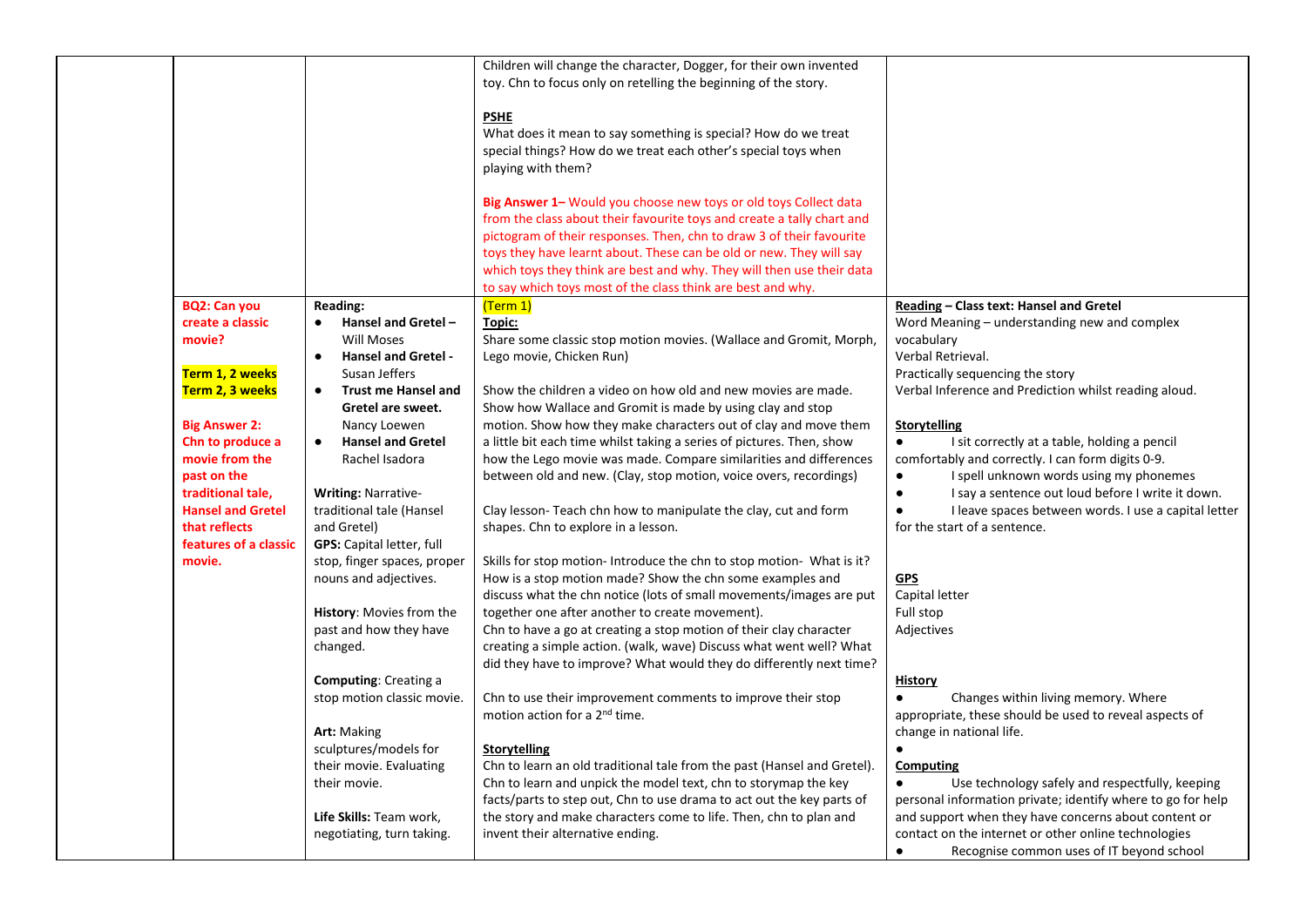|                                                                                                                                           |                                                                                                                                                                                                                                                                                                                                                                                          | Term 2<br>Storytelling/Drama<br>Chn to learn an alternative ending/version of an old traditional tale<br>from the past (Hansel and Gretel). Chn to learn and unpick the model<br>text, chn to storymap the key facts/parts to step out, Chn to use<br>drama to act out the key parts of the story and make characters<br>come to life. Then, chn to plan and invent their own alternative<br>ending. They will sequence it, write it, edit it, then publish it. Chn will<br>then use their writing to produce a stop motion movie from the past.<br>Chn to create the characters for their stop motion movie out of clay.<br>Chn to create the stop motion movie in MA groups that represents a<br>movie from the past (black and white)<br>Chn to evaluate their stop motion movie's from the past<br>Art/DT<br>Chn to produce a shoe box scene backdrop for their movie. Skills to<br>be embedded in provision. Chn to make all accessories needed for<br>their big answer (clay characters, clay objects, puppets, backdrop).<br>Big Answer 2- To use what they have learnt about movies from the<br>past to create a classic film on a traditional tale. They can choose to | Save a file<br>$\bullet$<br>Use technology purposefully to create, oragnise,<br>$\bullet$<br>store, manipulate and retrieve digital content<br>Life Skills/PSHE<br>Teamwork: what makes a good team?<br>Negotiating ideas<br>Turn taking<br><u>Art</u><br>Use a range of materials creatively to design and make<br>$\bullet$<br>products<br>Develop a wide range of art and design techniques in<br>$\bullet$<br>using colour, pattern, texture, line, shape, form and<br>space.<br>To use drawing, painting and sculpture to develop and<br>$\bullet$<br>share ideas, experiences and imagination.                                                                                        |
|-------------------------------------------------------------------------------------------------------------------------------------------|------------------------------------------------------------------------------------------------------------------------------------------------------------------------------------------------------------------------------------------------------------------------------------------------------------------------------------------------------------------------------------------|---------------------------------------------------------------------------------------------------------------------------------------------------------------------------------------------------------------------------------------------------------------------------------------------------------------------------------------------------------------------------------------------------------------------------------------------------------------------------------------------------------------------------------------------------------------------------------------------------------------------------------------------------------------------------------------------------------------------------------------------------------------------------------------------------------------------------------------------------------------------------------------------------------------------------------------------------------------------------------------------------------------------------------------------------------------------------------------------------------------------------------------------------------------------------------|---------------------------------------------------------------------------------------------------------------------------------------------------------------------------------------------------------------------------------------------------------------------------------------------------------------------------------------------------------------------------------------------------------------------------------------------------------------------------------------------------------------------------------------------------------------------------------------------------------------------------------------------------------------------------------------------|
| <b>BQ3: What makes</b><br>the perfect band?<br>Term 2, 3 weeks<br><b>Big Answer 3:</b><br>Perform in your<br>own band on the x<br>factor. | <b>Reading:</b><br>The Beatles for Kids-<br>$\bullet$<br>John Millea and Gary<br>Millea<br>John Lennon (Little<br>$\bullet$<br>People, BIG DREAMS)<br>Maria Vegara<br>Hay, Grandude - Paul<br>$\bullet$<br>McCartney<br>The yellow<br>submarine - The<br>Beatles.<br>All you need is love -<br>$\bullet$<br>Paul McCartney and<br>John Lennon.<br>Writing:<br>Non - Fiction - Fact file. | produce a stop motion clay film on an Ipad, create a classic film<br>puppet show or film themselves retelling a traditional tale.<br>Topic:<br>Introduce the children to music from the past? Music through the<br>years 1920- recent.<br>Appreciation: Chn listen to an old and new piece of music. Do they<br>like the sound of the music? How did it make them feel? Vote on<br>each song. Show how they feel towards a piece of music. Place a<br>range of colours. Choose colours and draw how this piece of music<br>makes you feel.<br>Compare old and new music. How did people like to listen to music?<br>Which do you prefer? Use musical vocabulary to describe.<br>Order images to create a music timeline from old to new of ways we<br>listen to music.<br>Children to become mini journalists. The hall will be set up with<br>pictures/facts/key dates of the Beatles life. Children will be given a<br>mini notepad and pen and will go around using the given evidence<br>and facts to answer a set of given questions.                                                                                                                                      | Reading - Class text: Hay, Grandude, - Paul McCartney.<br>Word Meaning - understanding new and complex<br>vocabulary<br>Verbal Retrieval questions as English Starters<br>Practically sequencing the story<br>Verbal Inference and Prediction whilst reading aloud.<br>Writing - Non-Fiction<br>I sit correctly at a table, holding a pencil<br>$\bullet$<br>comfortably and correctly. I can form digits 0-9.<br>I spell unknown words using my phonemes<br>$\bullet$<br>I say a sentence out loud before I write it down.<br>I use the personal pronoun I<br>$\bullet$<br>I leave spaces between words. I use a capital letter<br>$\bullet$<br>for the start of a sentence.<br><b>GPS</b> |